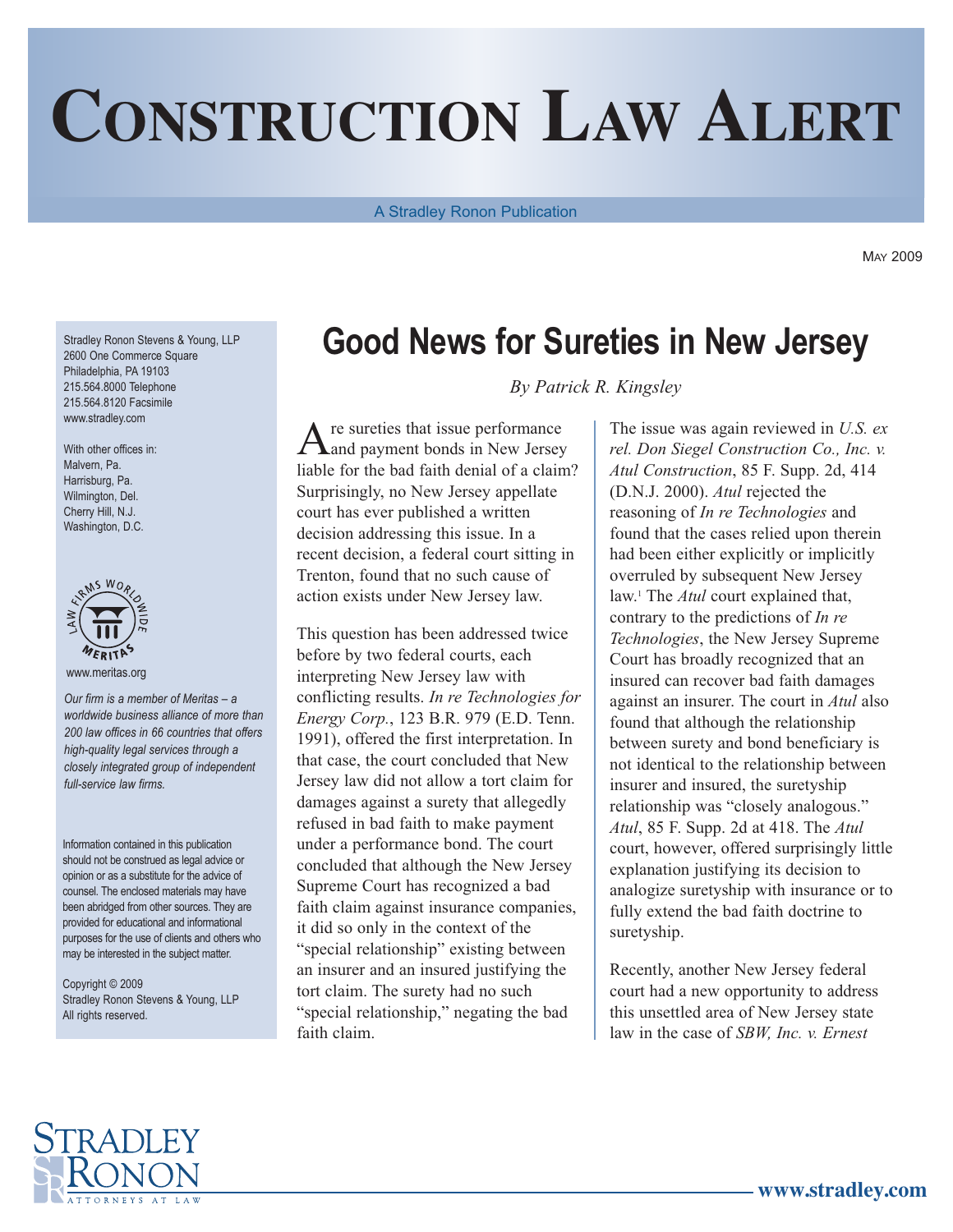*Bock & Sons, Inc.*, No. CV07-4199 (March 17, 2009). In that case, a general contractor was hired to work on two school construction projects. The general contractor, in turn, hired a subcontractor to perform the HVAC work. The general contractor's surety issued a payment bond to cover labor and materials supplied to these projects. As the project progressed, the general contractor refused to pay certain invoices from the subcontractor alleging poor workmanship. The subcontractor eventually sued both the general contractor and its surety. In the complaint, the subcontractor asserted a variety of claims against the surety, including the surety's bad faith refusal to pay on the bond and breach the implied covenant of good faith and fair dealing. The surety filed a motion to dismiss challenging the legal sufficiency of these claims.

In support of its motion to dismiss, the surety argued that a bad faith claim against sureties simply does not exist in New Jersey despite the predictions of the *Atul* court. Several points were advanced by the surety in support of this proposition:

- The *Atul* decision relies on the false assumption that the Federal Prompt Pay Act allows subcontractors to sue Miller Act sureties for penalties and attorneys' fees for non-payment on a payment bond. *See Atul*, 85 F. Supp. 2d at 416, fn. 1.
- The *Atul* decision relies on the relatively trivial point that sureties are referenced in certain statutes relating to insurance regulations. *See*, *e.g.*, *Masterclean, Inc. v. Star Ins. Co.*, 556 S.E. 2d 371, 374 (S.C. 2001) ("[t]he surety's presence in a regulatory scheme does not render common law duties of an insurer applicable to a surety. A bad faith tort action arises from the common law due to special characteristics of the insurance relationship, not simply because it is a regulated industry.").
- A far more substantive statutory scheme in New Jersey the Unfair Claims Settlement Practices Act expressly *excludes sureties*. NJAC 11:2-17.2. The very purpose of that statute is to prohibit insurers from engaging in unfair claims settlement practices. NJAC

11:2-17.1. The surety's exclusion from this statutory scheme is far more significant than its inclusion in the more mundane regulatory scheme.

- The statute requiring that a public works payment bond be issued in the first place expressly recognizes that "no bond shall in any way be construed as a liability insurance policy." NJSA 2A:44-143; *See*, *e.g., New Jersey Property-Liability Ins. Guar. Assoc. v. Hill Int'l, Inc.*, 928 A.2d 836, 841 (N.J. Super. 2007) (citing this language with emphasis).
- The *Atul* court did not give due weight to the fundamental distinctions between suretyship and insurance. Courts both in New Jersey and beyond have recognized the importance of such a distinction.<sup>2</sup> *See*, *e.g.*, *Hill Int'l*, 928 A.2d, at 840 ("The nature of the risk assumed by the party in the role of 'insurer' is a major distinction between insurance and the arrangements of guaranty and surety."). Therefore, a claim on a surety bond is more like an ordinary commercial dispute than an insurance claim, thereby negating the policy considerations giving rise to a bad faith claim against insurance carriers.
- New Jersey law has long recognized that a surety's liability is limited to the terms of its bond and cannot go beyond those terms. *See*, *e.g*. *Monmouth Lumber Co. v. Indemnity Ins. Co. of N. Am.*, 122 A.2d 604 (N.J. 1956) ("It has long been settled that a surety is chargeable only according to the strict terms of its undertaking and its obligation cannot and should not be extended by implication or by construction beyond the confines of its contract." $)$ <sup>3</sup> That proposition of law is inconsistent with the possibility that a surety could be liable for extra-contractual damages that might theoretically be larger than the penal sum of the bond.
- New Jersey law also embraces the notion that a surety's liability can be, at most, coextensive with that of its principal. *See*, *e.g.*, *Hill Int'l*, *supra*. This proposition of law is inconsistent with a bad faith claim against a surety inasmuch as a surety could be found to have denied a claim in bad faith (for lack of

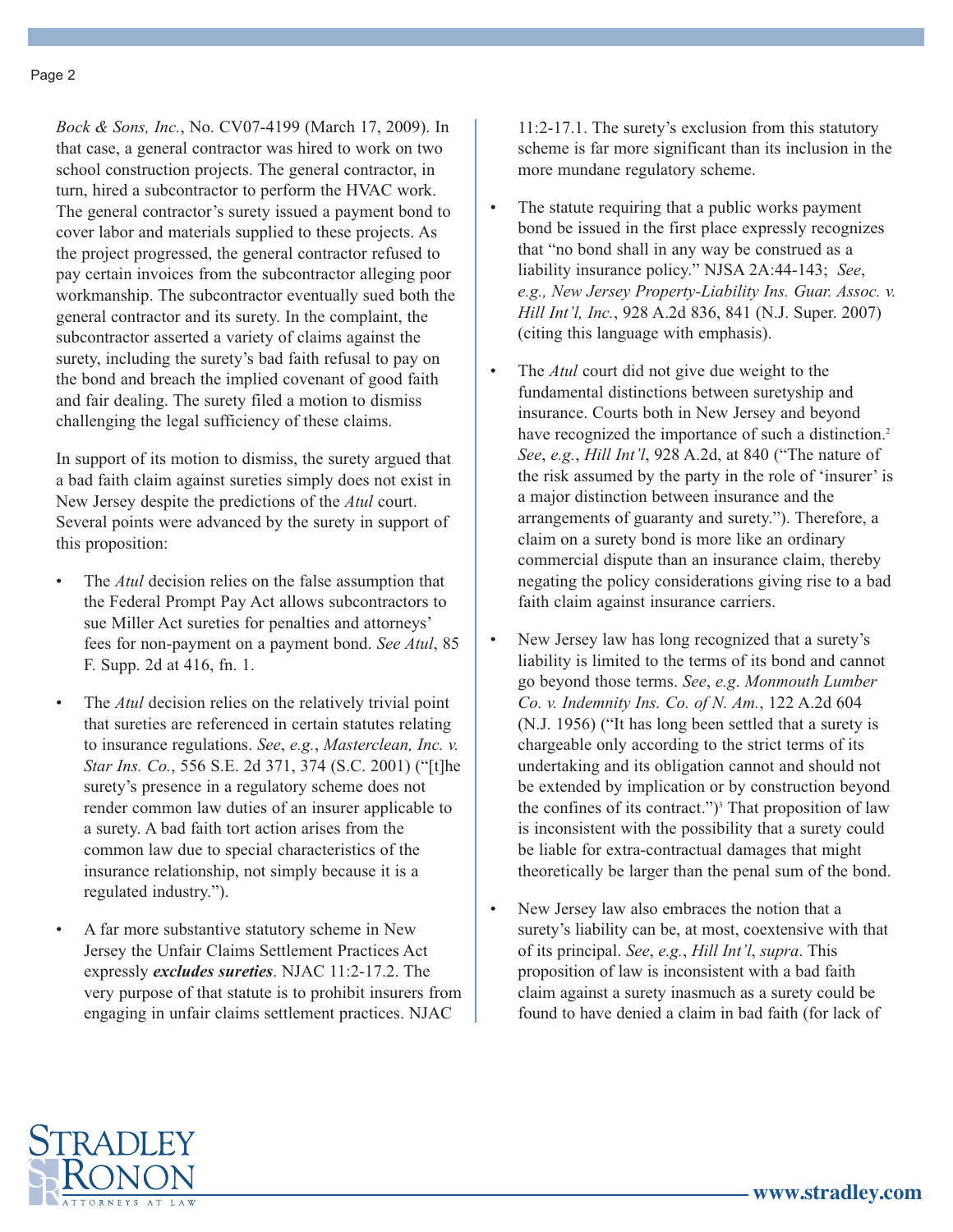investigation, etc.) regardless of the culpability of its principal. In that case, the surety's liability might extend vastly beyond that of its principal even though they both declined to pay the same claim.

The *SBW* court found the surety's arguments persuasive and concluded in a verbal opinion issued from the bench that no cause of action for bad faith refusal to pay on a bond exists in the state of New Jersey. The court also noted, *sua sponte*, that despite the fact that *Atul* had been a published decision for almost nine years, no New Jersey appellate court had ever embraced the doctrine predicted by *Atul*. The court found that the *Atul* court's prediction of New Jersey law was erroneous and dismissed the bad faith claim against the surety because such a cause of action simply does not exist under New Jersey law. 4

The final word on whether New Jersey will accept or reject bad faith claims against sureties awaits a decision from the New Jersey appellate courts. However, until then, the law may have just been made a little clearer.

<sup>4</sup> The court also found that the breach of the covenant of good faith and fair dealing does not apply to a surety because a surety bond does not vest the surety with discretion and, therefore, no

abuse of discretion is theoretically possible. The court recognized the distinction between a *decision* made by a surety on a claim and a discretionary act. The surety's denial of the bond claim was not an exercise of discretionary authority and thus could not give rise to this claim.

## **About the Author**



A partner in the firm's Litigation Practice Group, Patrick Kingsley has handled construction matters for more than 17 years.

Mr. Kingsley represents owners, contractors, subcontractors, sureties, insurance companies, design professionals and manufacturers of construction

Patrick R. Kingsley

products. He has handled claims relating to delay, acceleration, unforeseen site conditions, lost productivity, defective workmanship, design errors, as well as payment and performance bond claims.

Patrick has tried cases throughout the United States before juries, judges, arbitration panels and referees. He has handled complex construction and surety matters involving construction projects all over the world, including a surety claim

involving the largest building ever built in Saudi Arabia.

Mr. Kingsley successfully argued the motion to dismiss the *SBW* case with briefing assistance from David Burkholder.

For more information, contact Mr. Kingsley at 215.564.8029, or by e-mail at pkingsley@stradley.com.



David M. Burkholder



<sup>&</sup>lt;sup>1</sup> *In re Technologies* predicted that no bad faith claim would be recognized by New Jersey relating to the denial of first party claims. However, in *Pickett v. Lloyd's*, 621 A.2d 445 (N.J. 1993), the New Jersey Supreme Court recognized a bad faith damages claim against an insurer on a first party claim.

<sup>2</sup> *United States v. Aegis Ins. Co.*, 2009 WL 90233 (M.D. Pa. 2009) (recognizing at least six differences between insurance and surety bonds); *Cates Const., Inc. v. Talbot Partners*, 980 A.2d 407 (Calif. 1999) (recognizing that suretyship is a credit accommodation rather than insurance); *Great Am. Ins. Co. v. North Austin Utility*, 980 S.W. 2d 415 (Tex. 1995) (discussing the differences between sureties and insurance).

<sup>3</sup> *See also State v. Tuthill*, 912 A.2d 146, 148 (N.J. Super. 2006); *State v. Clayton*, 825 A.2d 1155 (N.J. Super. 2003).